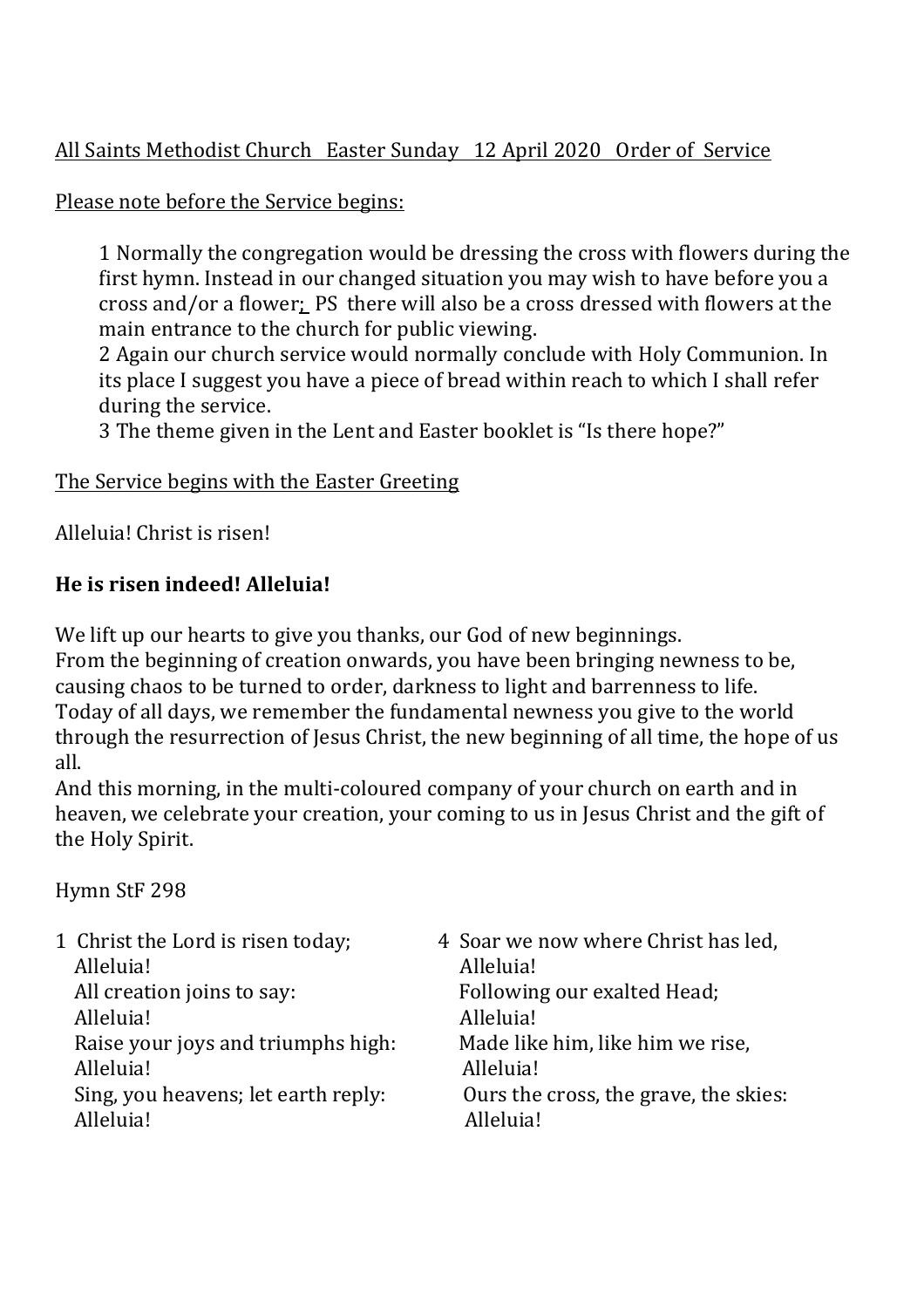- 2 Love's redeeming work is done, <br> **5** King of Glory! Soul of bliss! Alleluia! Alleluia! Fought the fight, the battle won:  $\sum_{n=1}^{\infty}$  Everlasting life is this, Alleluia! and a subset of the subset of the Alleluia! Alleluia! and a subset of the subset of the subset of the alleluia! Alleluia! Christ has burst the gates of hell: Thus to sing, and thus to love: Alleluia! Alleluia!
- Vain the stone, the watch, the seal; You to know, your power to prove,
- 3 Lives again our glorious King; Alleluia! Where  $\overline{0}$  death is now thy sting? Alleluia! Once he died our souls to save: Alleluia! Where's your victory, boasting grave? Alleluia!

Thanks be to you, loving God, for the joy at the heart of the faith we profess: a joy not built on the sand of whim and fancy, but on the rock of Christ. Thanks be to you, loving God, for the gospel's utterly good news, timelessly relevant at all times, everywhere. Thanks be to you, loving God, for the sure anchor that faith can give, buffeted by the storms and wept by the tides, still we are not wrecked, still we do not sink, still we can ride out the tempest. Thanks be to you, loving God, for the utter joy of Easter, death overcome by life and light: the pain of the cross swallowed up in the hope of resurrection. Thanks be to you, loving God, for the power and passion of the gospel to transform, and complete, and make new in Jesus' name. Amen.

## All Age talk

A few years ago my wife and I enjoyed a few days in St Petersburg in Russia – one of those holidays called a city break. Our hotel was "The Dostoevsky" - most appropriate. Opposite the hotel we noticed a church which was displaying a banner. The words of course were in Russian – XPHCTOC ROCK PECE – which I didn't understand. So I asked the young lady at the reception desk of the hotel about the meaning of those words. Her face lit up, her eyes sparkled and with a smile she said: "It is our Easter Greeting – Christ is Risen. We say it when we greet one another". I asked her how it was pronounced. What she said was something like "krispus vos krese". That's the only Russian I know. It was clear that behind her explanation was a living faith. Probably she was also pleased that her questioner was not just asking where one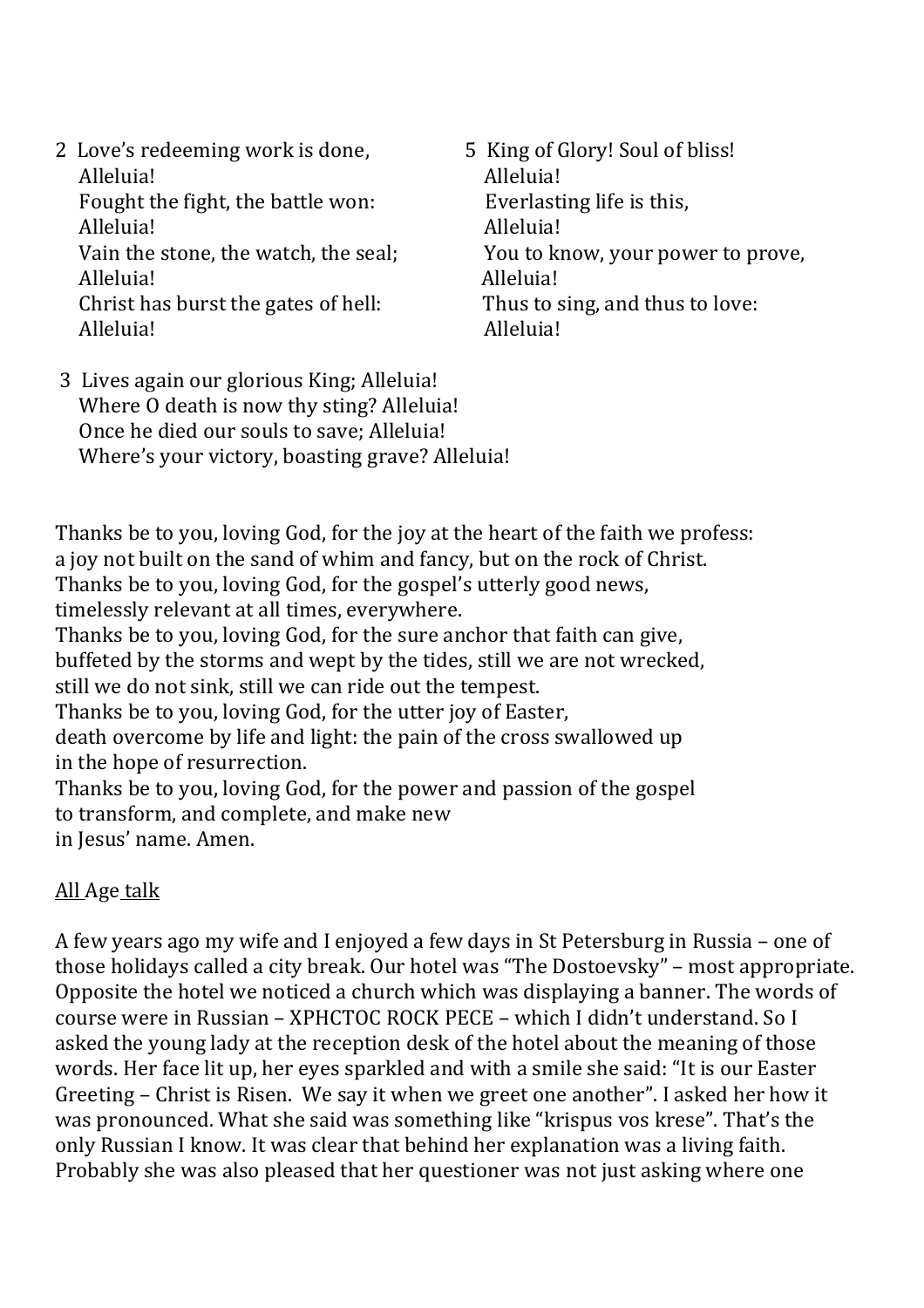could get a good meal! What about greeting one another during this Easter season with the words: "Christ is Risen"?

Hymn StF 314

1 This joyful Eastertide, 2 No work for him is vain, what need is there for grieving? here for the no faith in him mistaken, Cast all your cares aside *Castall* vour cares aside *Caster makes it plain* and be not unbelieving: his kingdom is not shaken:

*that death could not imprison. in waking or in sleeping.* 

- 
- *Come share our Easter joy* 3 Then put your trust in Christ, *nor any power destroy COVEC MEXEC MEXEC His grace on earth sufficed; our Christ who is arisen!*  he'll never quit his keeping:

Prayer with young people:

Day by day dear Lord, of thee three things I pray: to see thee more clearly, to love thee more dearly, and to follow more nearly, day by day.  $(StF 444$  attributed to Sir Richard of Chichester)

### **Scripture Readings**

1 The Acts of the Apostles, chapter 10, verses 34 - 43. Peter has responded to the request to visit an Italian centurion in Caesarea and there proclaims that the risen Christ has commanded him to preach the gospel to all people.

Then Peter began to speak to them: I truly understand that God shows no partiality, but in every nation anyone who fears him and does what is right is acceptable to him. You know the message he sent to the people of Israel, preaching peace by Jesus Christ – he is Lord of all. That message spread throughout Judea, beginning in Galilee after the baptism that John announced: how God anointed Jesus of Nazareth with the Holy Spirit and with power; how he went about doing good and healing all who were oppressed by the devil, for God was with him. We are witnesses to all that he did both in Judea and in Jerusalem. They put him to death by hanging him on a tree; but God raised him on the third day and allowed him to appear, not to all people but to us who were chosen by God as witnesses, and who ate and drank with him after he rose from the dead. He commanded us to preach to the people and to testify that he is the one ordained by God as judge of the living and the dead. All the prophets testify about him that everyone who believes in him receives forgiveness of sins through his name.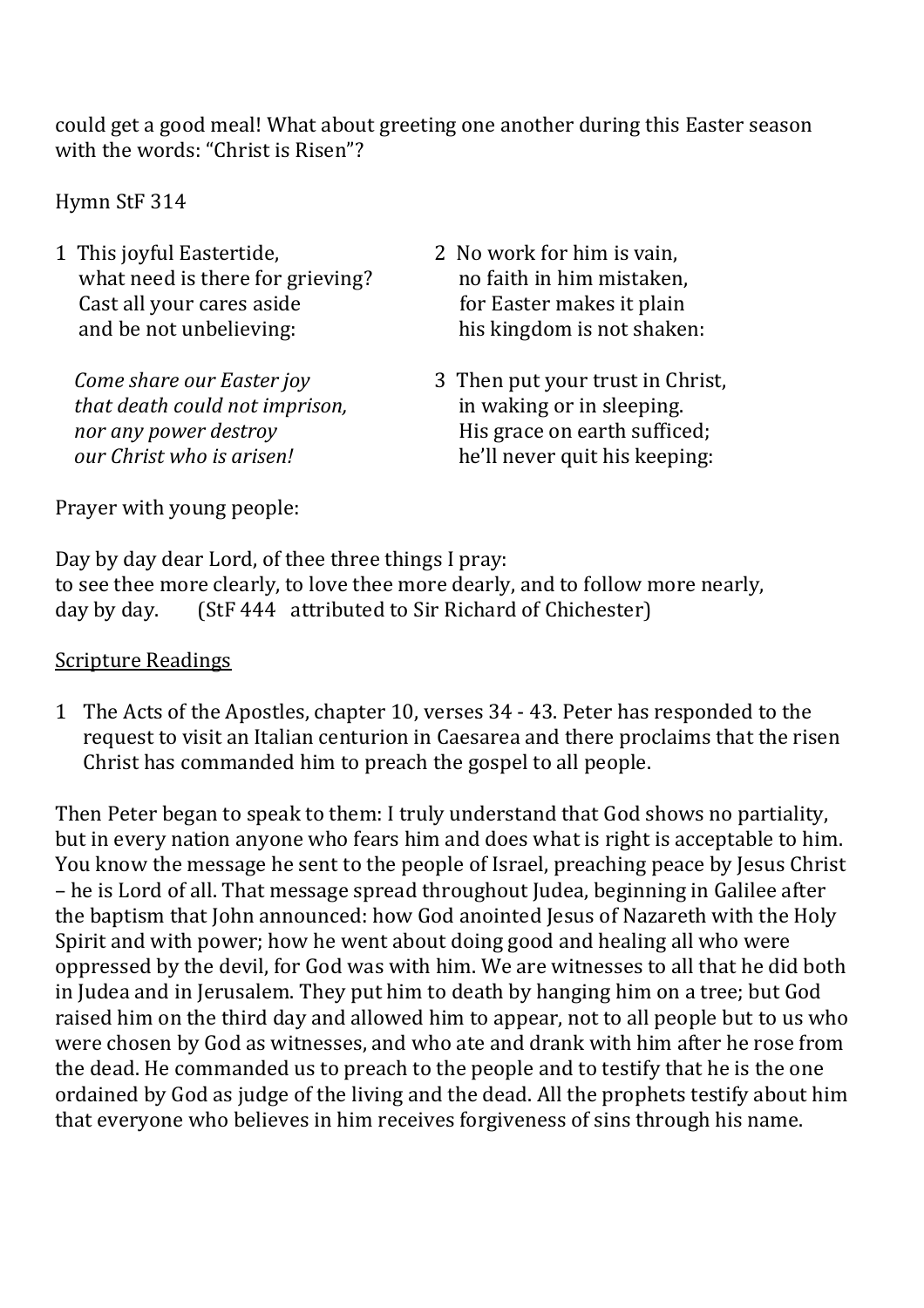2 The Letter of Paul to the Colossians, chapter 3, verses  $1 - 4$ . Paul tells the people that having been raised with Christ they must adopt a new life style – the things above being "what is ultimately essential, transcendent, belonging to God as contrasted with matters which are below – concerned, that is, with a trivial or selfish view of life" (C F D Moule).

So if you have been raised with Christ, seek the things that are above, where Christ is, seated at the right hand of God. Set your mind on the things that are above, not on that are on earth, for you have died, and your life is hidden in God. When Christ who is your life is revealed then you also will be relieved with him in glory.

3 The Gospel according to Matthew, chapter 28. Verses  $1 - 7$ . "Matthew's graveside scene is easily the most dramatic of the four: an earthquake, an angel, the guards stunned into a swoon" (Tom Wright). Is Matthew adding details to make things more spectacular? or adding what others have missed? Is mention of an earthquake a way of describing an earth shattering event similar to the tradition that the presence of angels signifies divine activity as in the birth narratives?

After the Sabbath, as the first day of the week was dawning, Mary Magdalene and the other Mary went to see the tomb, and suddenly there was a great earthquake; for an angel of the Lord, descending from heaven, came and rolled back the stone and sat on it. His appearance was like lightning, and his clothing white as snow. For fear of him the guards shook and became like dead men. But the angel said to the women, 'Do not be afraid; I know that you are looking for Jesus who was crucified. He is not here; for he has been raised, as he said. Come, see the place where he lay. Then go quickly and tell his disciples, "he has been raised from the dead, and indeed he is going ahead of you to Galilee; there you will see him." This is my message to you'.

Hymn StF 311

- the passover of gladness the Lord in rays eternal the passover of God! of resurrection light;
- 1 The day of resurrection 2 Our hearts be pure from evil, tell it out abroad source that we may see aright earth, From death to life eternal and listening to his accents, from earth unto the sky, may hear, so calm and plain, our Christ has brought us over his own" All hail!" and, hearing, with hymns of victory. The may raise the victor strain.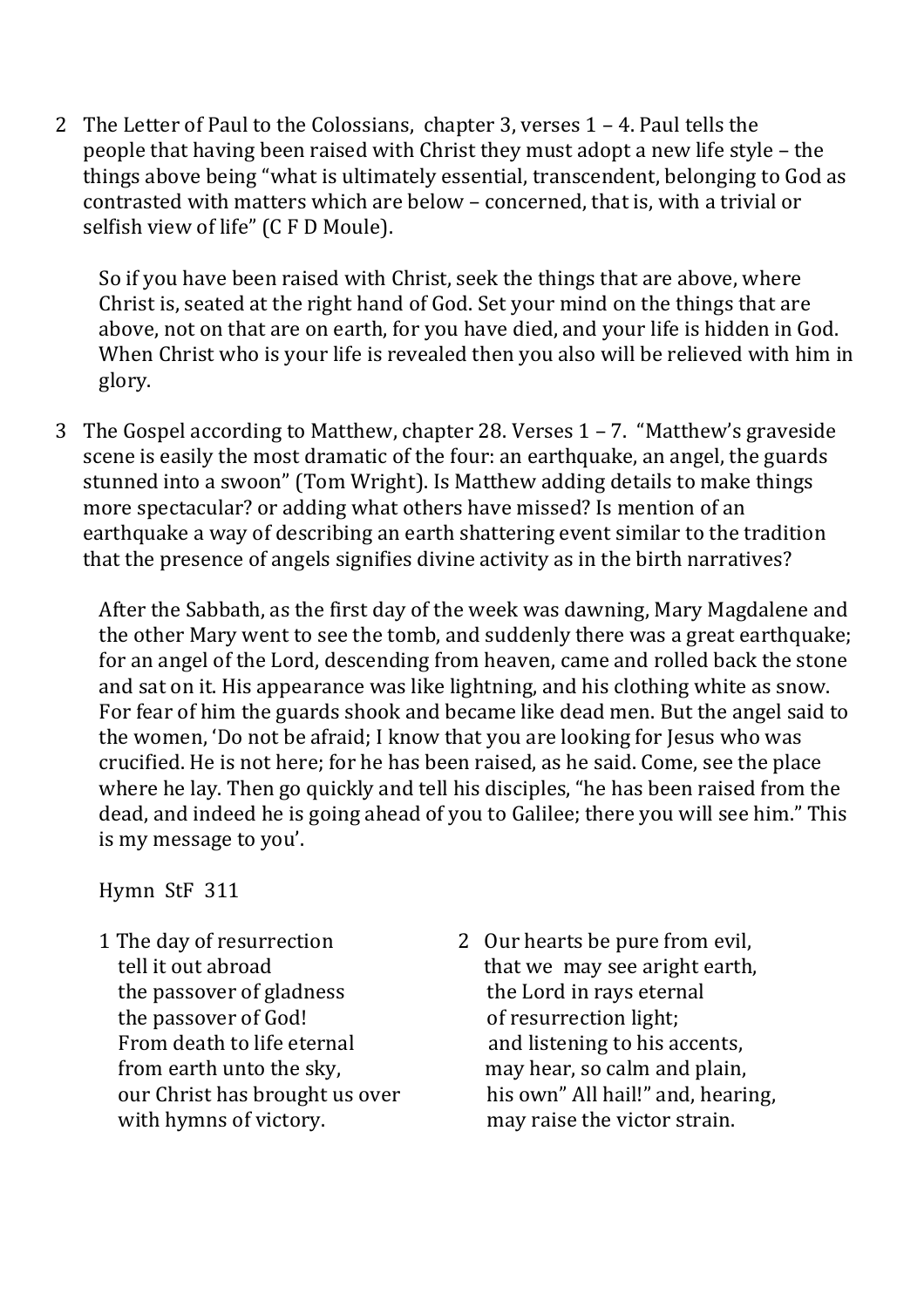3 Now let the earth be joyful let earth her song begin. the round world keep high triumph, and all that is therein: let all things seen and unseen their notes of gladness blend, for Christ the Lord is risen. our joy that has no end.

#### Sermon

As our package holiday gave us considerable free time we soon visited the church across the road. In the foyer we discovered that it was called "The Church of the Icon of our Lady of Vladimir"- the icon being a  $12<sup>th</sup>$  century treasured Byzantine work of art. Also displayed was a brief history of the church in both Russian and English. It was built in the  $18<sup>th</sup>$  century but closed by the government in 1930. Then it was used as a library for anti-religious books, later for scientific books and finally as a clothing factory. However in 1989 it was returned to the Russian Orthodox Church and re-consecrated. This was during Mikhail Gorbachev's term of office when he became known for his policy of *Glasnost*. Later I learned that his grandmother had him secretly baptized as a child but that although he was an admirer of St Francis he always said he was an atheist. The church was a hive of activity, employed several priests some being consulted while we were there. To me a symbol of resurrection, new life and hope.

Another symbol of resurrection and hope that has happened in our time was the peaceful transition in South Africa from minority to majority rule, an event which Trevor McDonald highlights in his recently published autobiography. He pays particular tribute to Nelson Mandela and Desmond Tutu in these words: "Mandela's place in the pantheon of world statesmen is assured ...he possessed the temperament, the humanity and the vision to lead the progress of change in the country. Countless others rendered invaluable serv. Among those..is Archbishop Desmond Tutu...he pursued the struggle against apartheid armed with the power of his preaching and the sword of profound Christian belief...while Nelson Mandela languished in prison, Tutu kept the flame of hope alive".

To turn to another area of life, there are particular crises of real concern: worldwide poverty and injustice, and environmental care and climate change. With regard to the latter some believe the point of no return is not far away. The tasks are tremendous. Fortunately there are many organizations responding to personal needs and working for global changes in the way the earth is managed – Christian Aid, Tearfund, Oxfam, the Fair Trade Foundation and our Methodist All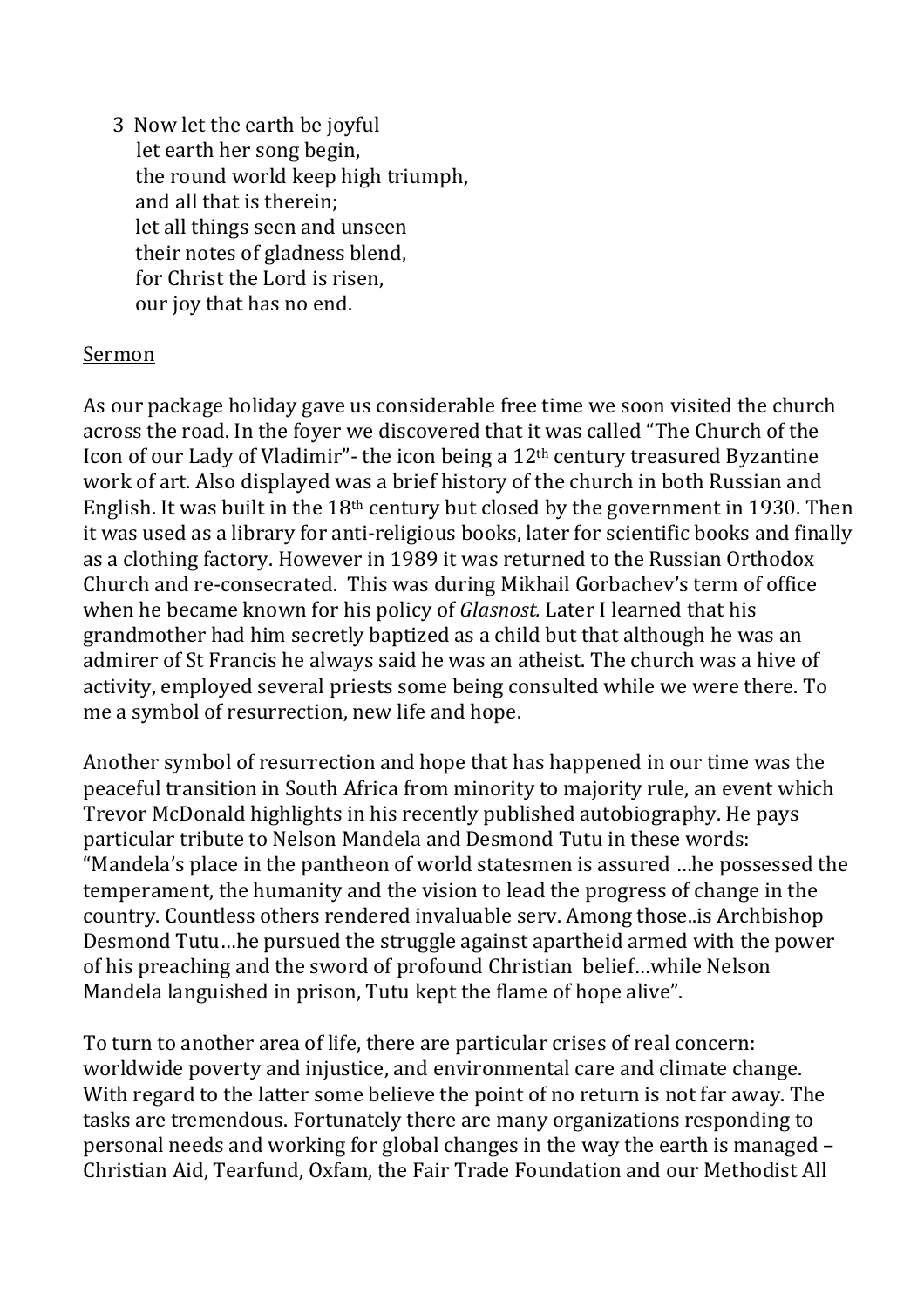We Can to name a few. They all regularly mention particular projects such as improving the agricultural management, organizing co-operatives and marketing skills that provide people and communities with a better quality of life. Participation in continuous prayer is also sought the world over for important United Nations' climate change conferences to do with climate justice especially as it is the poorest communities which are the first to suffer when there are natural disasters such as drought or flood (caid.org.uk/prayerchain). We can be grateful too for people like Greta Thurnberg, the teenager who sparked a global movement for climate change by speaking outside the Swedish Parliament, in our own Parliament Square and at many international meetings including those of the United Nations. Some of her speeches can be found in her little book "No One is Too Small to Make a Difference". As long as there are such organizations and people around, concerned with transforming people's lives and working for change, there is hope for a better world, a fairer world, and one in which all people live with freedom and dignity, justice and peace, compassion and hope. We also must contribute to that hope by caring for the environment.

Finally, the promise of Jesus: "I am with you always to the end of time". I recall the late Mother Theresa once saying that we meet Jesus sometimes in the poorest of the poor and sometimes through bread and wine. We meet him when we both give and receive. That's why I suggested before this service that you have a piece of bread within reach. When Jesus was with his disciples in the upper room we read that he took a loaf of bread and when he had given thanks, he broke it and said: "This is my body which is for you. Do this in remembrance of me". Jesus is not asking his disciples to remember him as the Jesus of history or a particular occasion in the past but to recall his presence  $-$  "Do this to recall that I am with you". This is what remembrance is about. We may do this today. The promise still stands. For the risen Jesus, thanks be to God. Alleluia. Amen.

Hymn StF 297

- 1 Christ is alive! Let Christians sing. The cross stands empty to the sky. Let streets and homes with praises ring. Love, drowned in death, shall never die.
- 2 Christ is alive! No longer bound To distant years in Palestine, but saving, healing, here and now, and touching every place and time.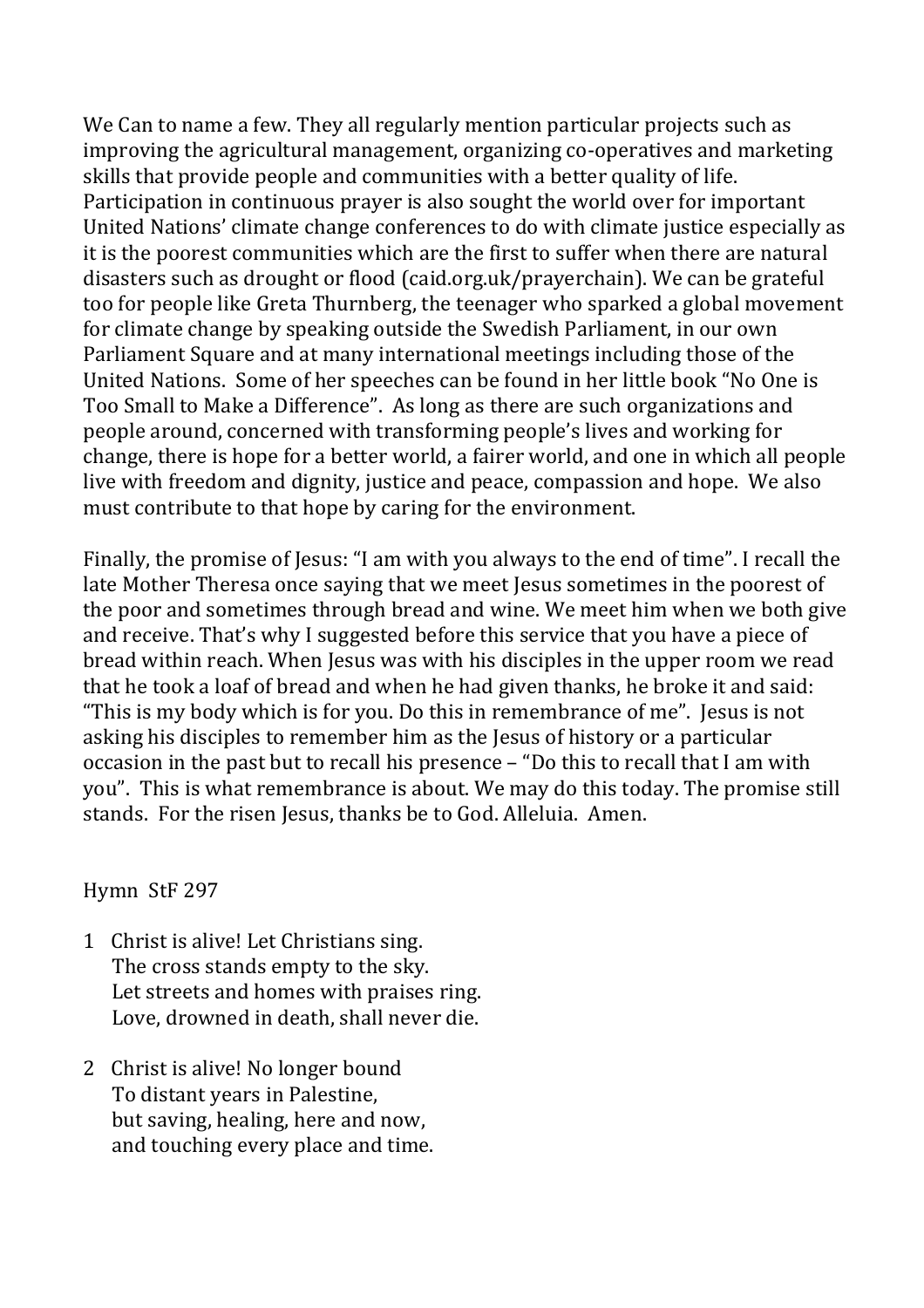- 3 In every insult, rift and war. where colour, scorn or wealth divide. Christ suffers still, yet loves the more, and lives, where even hope has died.
- 4 Women and men, in age and youth, can feel the Spirit, hear the call, and find the way, the life, the truth, revealed in Jesus, freed for all.
- 5 Christ is alive and comes to bring good news to this and every age. till earth and sky and ocean ring with joy, with justice, love and praise.

#### Intercessions

Lord, as we celebrate your resurrection, strengthen your Church to tell the Good News to the whole world.

Lord Jesus, as we rejoice in your risen presence, we pray that the world will know your peace.

We remember all who walk in darkness and who are heavily burdened. We pray for all who have lost hope and who despair. We ask your blessing on all who are chronically ill and those who can no longer cope on their own. We pray for all who are approaching death and their loved ones who are caring for them.

Risen Lord, we ask that we might share in your resurrection and triumph over darkness and death. We ask your blessing upon our friends and loved ones who are departed from us. My they have a share with your saints in glory.

Amen.

The Lord's Prayer

Hymn StF 313

1 Thine be the glory, risen, conquering Son,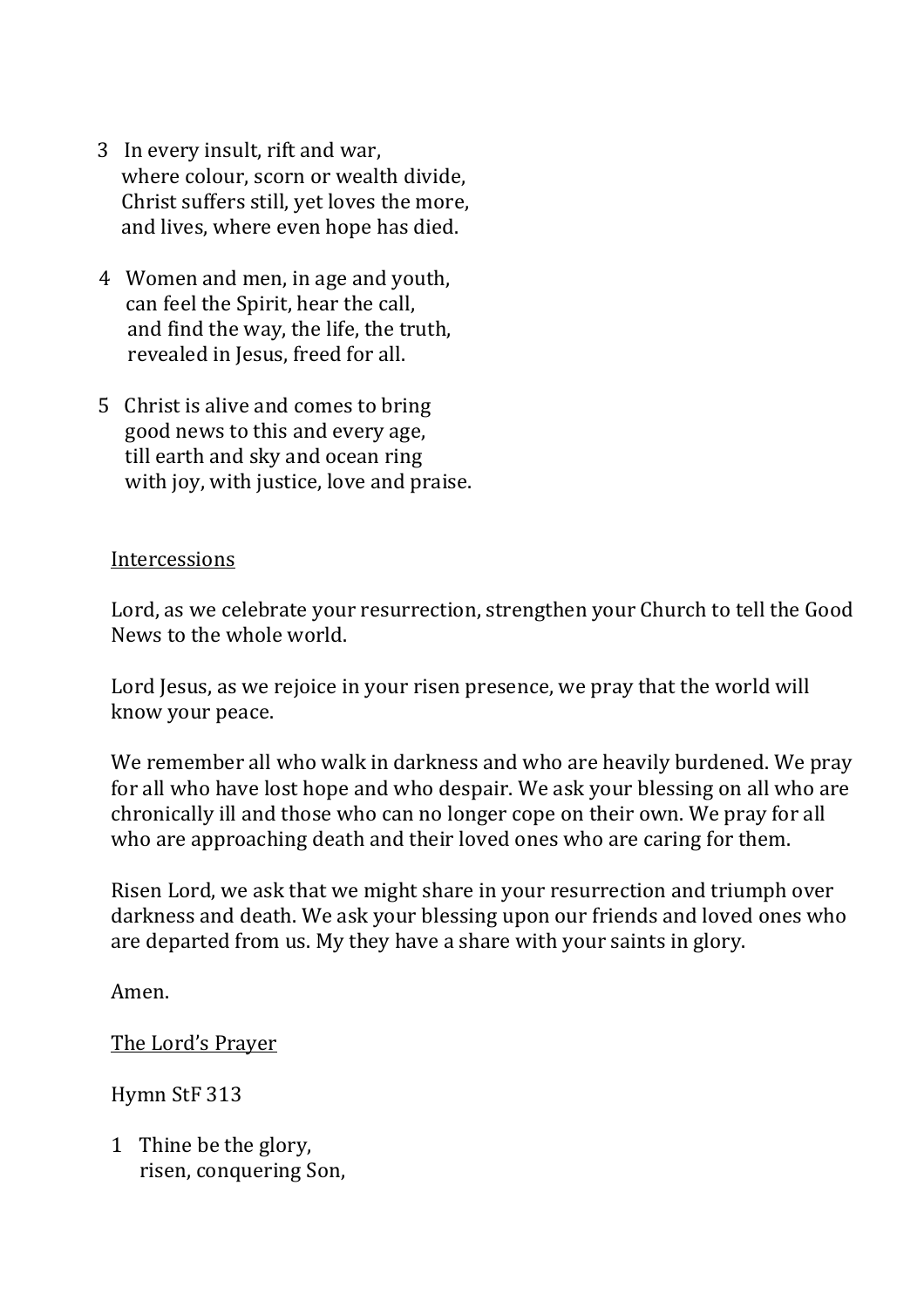endless is the victory thou o'er death hast won: angels in bright raiment rolled the stone away, kept the folded grave-clothes where thy body lay:

Thine be the glory, *risen, conquering Son, <i>endless is the victory Thou o'er death hast won.* 

- 2 Lo, Jesus meets us, risen from the tomb: lovingly he greets us, scatters fear and gloom; let the Church with gladness hymns of triumph sing. for her Lord now liveth, death hath lost its sing:
- 3 No more we doubt thee. glorious Prince of Life; life is naught without thee: aid us in our strife; make us more than conquerors through thy deathless love; bring us safe through Jordan to thy home above:

The God of peace be with all of you (Romans 15.33)

Christ our King make us faithful and strong to do his will that we may reign with him in glory; and may almighty God bless us, the Father, the Son and the Holy Spirit. Amen.

Alleluia! Let us go in peace to love and serve the Lord.